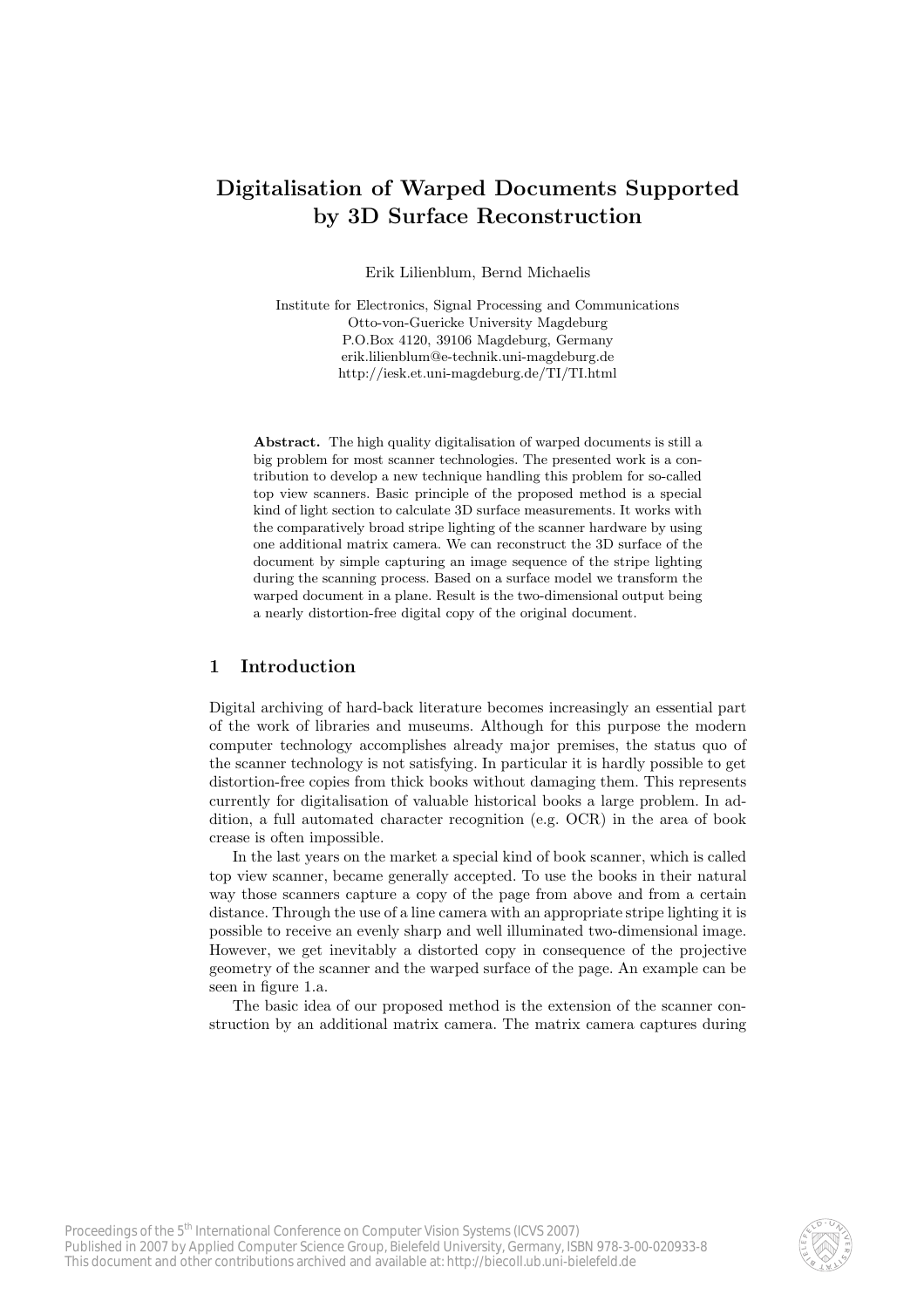

**Fig. 1.** a) original image captured by a book scanner, b) 3D reconstruction of the page, c) distortion-free copy

the scanning process an image sequence of the moving stripe lighting of the scanner. From this image sequence we calculate a 3D surface reconstruction of the warped page, which is represented in figure 1.b. By combining the surface reconstruction and the original scanner image we can calculate a nearly distortion-free copy of the page as it is shown in figure 1.c.

# **2 Related Work**

Removing the projective distortion in a two-dimensional image of a three-dimensional warped surface is a very common problem. A possibility without the use of additional information or instruments offers the "shape from shading" principle. In [1, 2] the shape of the surface is drawn directly from the distribution of brightness. Because of strict conditions the exactness and reliability of this approach are not particularly high.

Another approach without an extension of the scanner hardware is to recognize the lines of text in a page [3, 4]. Supposed that the lines must be straight, the original scanner image can be corrected accordingly. But this method works only with text pages. Pages with figures or insular text blocks can not be dewarped.

A quite similar technique is used in systems recognizing the margins. One approach is given by Rebmann et al. in [5]. Another approach and an example of its application can be found in the software tool of the company Zeutschel for the top view scanner OS10000, which is based on the patent [6]. In most cases the software solution works well, but there are problems, if the book is not aligned well or if there are notes at the edges. These problems were a main motivation for us to develop an alternative solution.

Book scanner systems with additional hardware support are based mostly on the construction of a vision system and the calculation of a surface reconstruction. There are constructions with one matrix camera and one projector in [7], two matrix cameras in [8] or laser triangulation in [9]. These techniques are often costly concerning the additional hardware and provide low resolutions in the copy of documents due to the exclusive use of matrix cameras. Additionally, there are a lot of other techniques to get a surface reconstruction, which we do not describe here.

If we have got the 3D surface reconstruction of a book page, then we have to solve the dewarping problem to get distortion-free 2D copies. Here the works

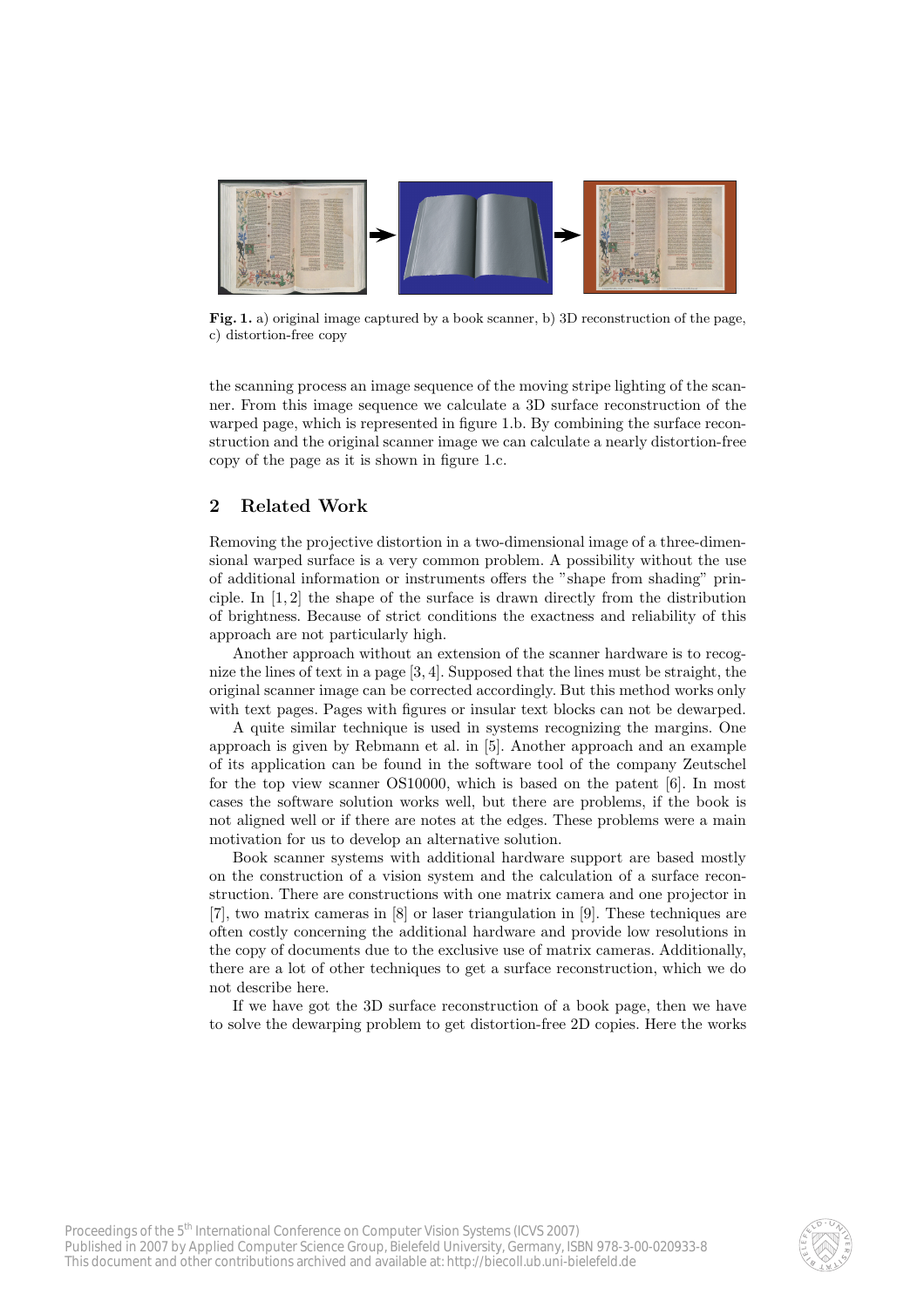from Brown [10] and Liang [11] should be named. The results of these papers can be used alternatively to dewarp pages after reconstructing the surface by our proposed method.

#### **3 Concept and Technical Realisation**

A concrete technical realization of the method we implemented on the basis of the top view scanner OS10000 in cooperation with the companies Zeutschel and Chromasens, which were partners of a research project. The concept realized thereby is based on three presumptions:

- 1. By using a line camera a high resolution image is captured.
- 2. The stripe lighting of the scanner is moved in a repeatable speed and synchronously with the line camera.
- 3. The moved stripe lighting is captured by a fixed matrix camera in an image sequence with a constant frame rate.

Because presumptions 1 and 2 are already achieved by the OS10000 book scanner, we could realize a concrete setup by assembling an additional fixed matrix camera, as shown in figure 2.



**Fig. 2.** Left: schematic representation of our setup, right: illustration of an original OS10000 top view scanner

The calculation of our surface reconstruction is based on a further development of classical light sectioning [12]. According to the well known principle the position of the light stripe in an image of the matrix camera depends on the surface shape of the page we are scanning. Thereby from the captured image sequence we can infer the form of the whole surface.

To calculate 3D coordinates we have to calibrate the setup whereas we define an unique device coordinate system. The calibration includes both the matrix camera and the line camera. That provide us with a relation between 3D surface points and 2D image points of the high resolution image we captured by the line camera. If we transform our warped surface into a plane, than this relation

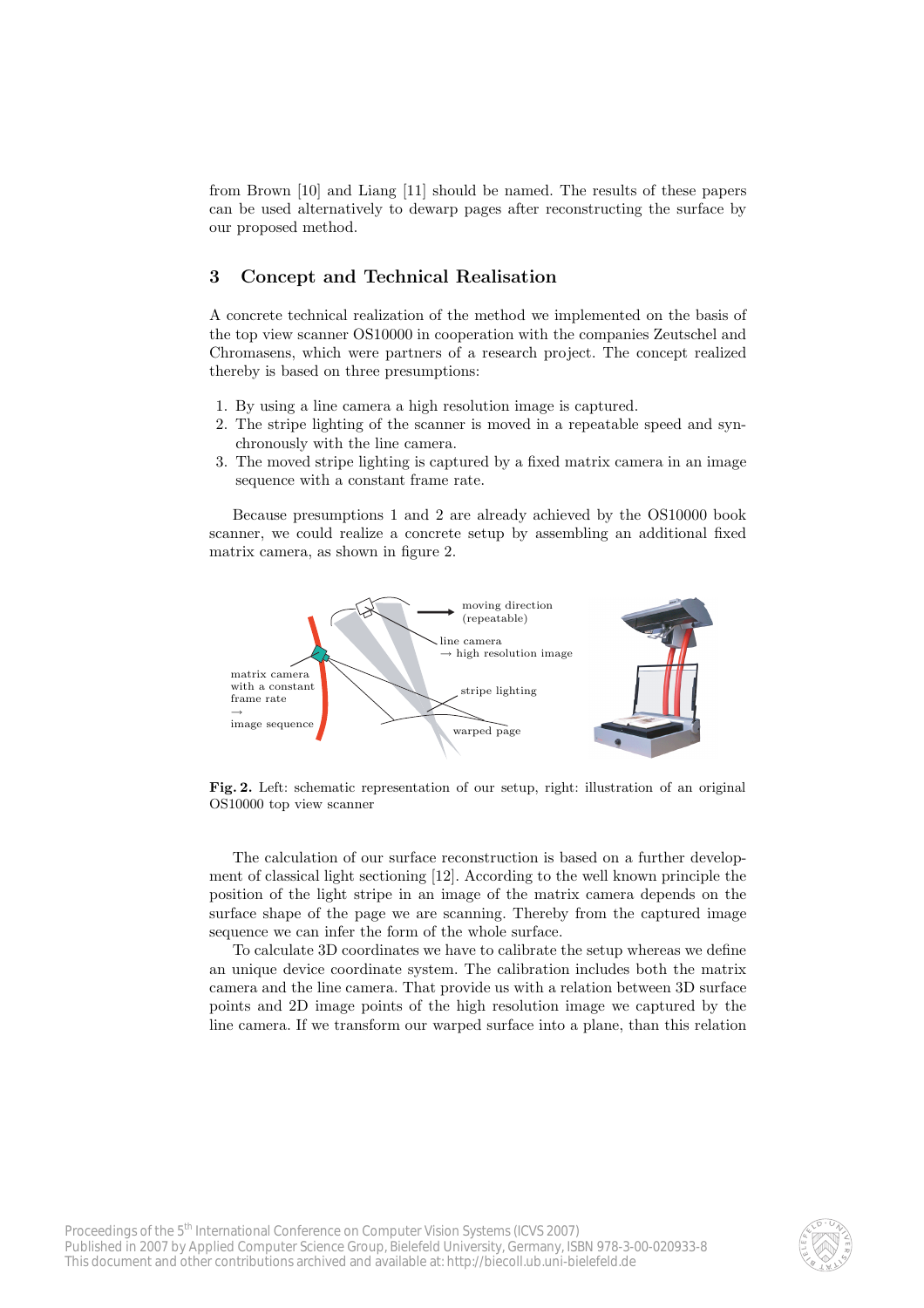remains preserved. Finally, this relation is the basis for outputting the plane as a high resolution nearly distortion-free copy of the page.

The preliminary design of the setup and the basic concept permit a modular implementation in the application. Line camera and matrix camera work synchronized, but independently. Thus the actual application can be divided into the tasks 2D-scan (image of the line camera), 3D-scan (surface reconstruction) and dewarping (output). This partitioning has positive effects on the algorithmic and software-technical implementation. The proposed method can thereby be integrated into practice as a pure extension of an existing scanner architecture in form of an auxiliary module. In 2006 we announced on the new method a patent [13].

## **4 Surface Reconstruction**

In classical light sectioning one determines in an image of the matrix camera the local pixel position of a projected light stripe. Usually, this only works if the light stripe is very small like a projected laser line. Because the stripe lighting of a top view scanner generates a broad light stripe we have to apply an alternative technique.

In our version of light sectioning for a pixel of the matrix camera we determine from the image sequence the point in time, on which the light stripe was passing the pixel. Independent from the width of the stripe lighting we can calculate the point in time with high accuracy. However, by triangulation of the optic beam of the pixel and the plane of the stripe lighting we get in each case the position of a surface point. A schematic comparison of time-based and position-based analysis is represented in figure 3.



**Fig. 3.** Position-based (a) and time-based (b) analysis of a light beam

For the time-based analysis we need on each surface point seen by a pixel of the matrix camera a measurable change of brightness over several frames of the matrix camera. Therefore, broadness and speed of the stripe lighting have to be tuned with the frame rate of the matrix camera. The point in time calculated from the brightness distribution on a pixel we call time value.

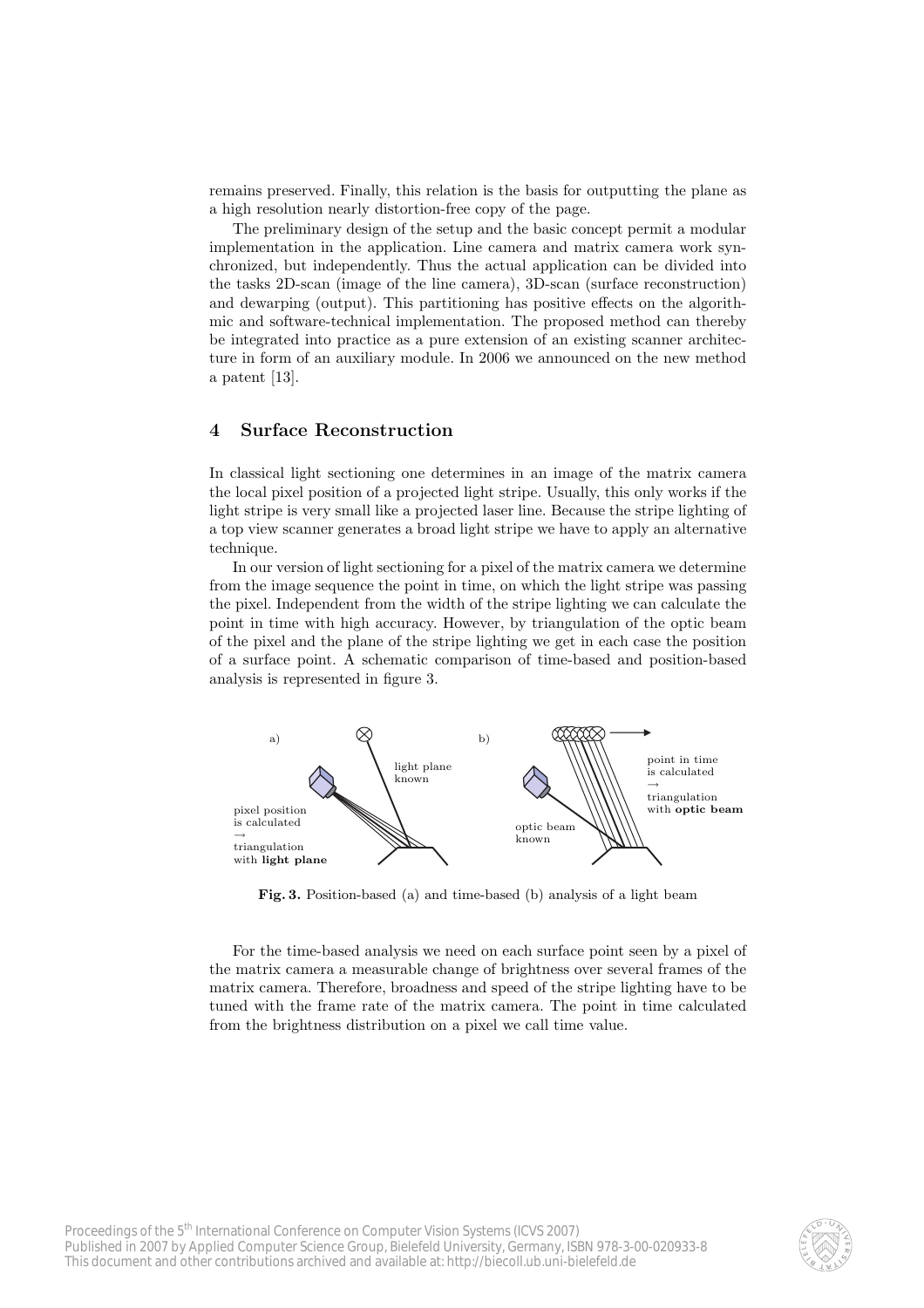If we suppose an ideal light stripe then our time value corresponds to a light plane. By sectioning the optic beam of the pixel with the plane of the stripe lighting we get a surface point. However, this works only in theory. A stripe lighting of a top view scanner is normally not designed for light sectioning and surface reconstruction. There are usually inhomogeneities in form and width of the light stripe. Using the scanner head of the OS10000 is especially difficult, because it does not create a light plane but a light cone. So there is no way to use the classical idea of light sectioning for our propose.

But the lighting behaviour of the scanner stays in each scanning process the same. This means, that the time value is a repeatable measurement for each surface point being seen by a pixel. Because of this repeatability the calculation of time values can be the basis for reconstructing surface points.

Our time value calculation method is based on a template matching. Let  $g_{i,j}(t)$  be the measured brightness function on pixel  $(i, j)$  over the frames  $t \in \mathbb{N}$ of the matrix camera. Then the time value  $\tau(i, j)$  is calculated by matching  $g_{i,j}(t)$  with a static discrete template function  $f(k)$  with  $k \in \mathbb{N}$  and  $1 \leq k \leq$ m. Through interpolation, in the simplest case linear, we get from the discrete brightness function a continuous brightness function with  $t \in \mathbb{R}$ . The time value we are looking for arises with  $\tau(i, j) = c \in \mathbb{R}$  from the solution of the following optimization problem

$$
\sum_{k=1}^{m} (a \cdot f(k) + b - g_{i,j}(c+k))^{2} \to \min,
$$
\n(1)

where  $a, b \in \mathbb{R}$  are arbitrary factors to the multiplicative and additive adaptation. The computed time value corresponds to an optimal shift of the template function along the time axis. Figure 4 shows an schematic example for the calculation of a time value, whereby the template function and the brightness function are represented.



**Fig. 4.** Calculation of a time value of a pixel:  $\bullet$  measured brightness function  $g_{i,j}(t)$ , ∗ template function  $f(k)$ , ◦ shifted template function  $f(t - c)$ 

Now we have got our time values, that are reproducible measurements. Because we cannot use a light section due to the above mentioned inhomogeneities in the stripe lighting we apply a node based calibration instead of the usual parametric calibration. Basis of this calibration method is a simple lookup table, that yields for each pixel  $(i, j)$  of the matrix camera an ordered set of n

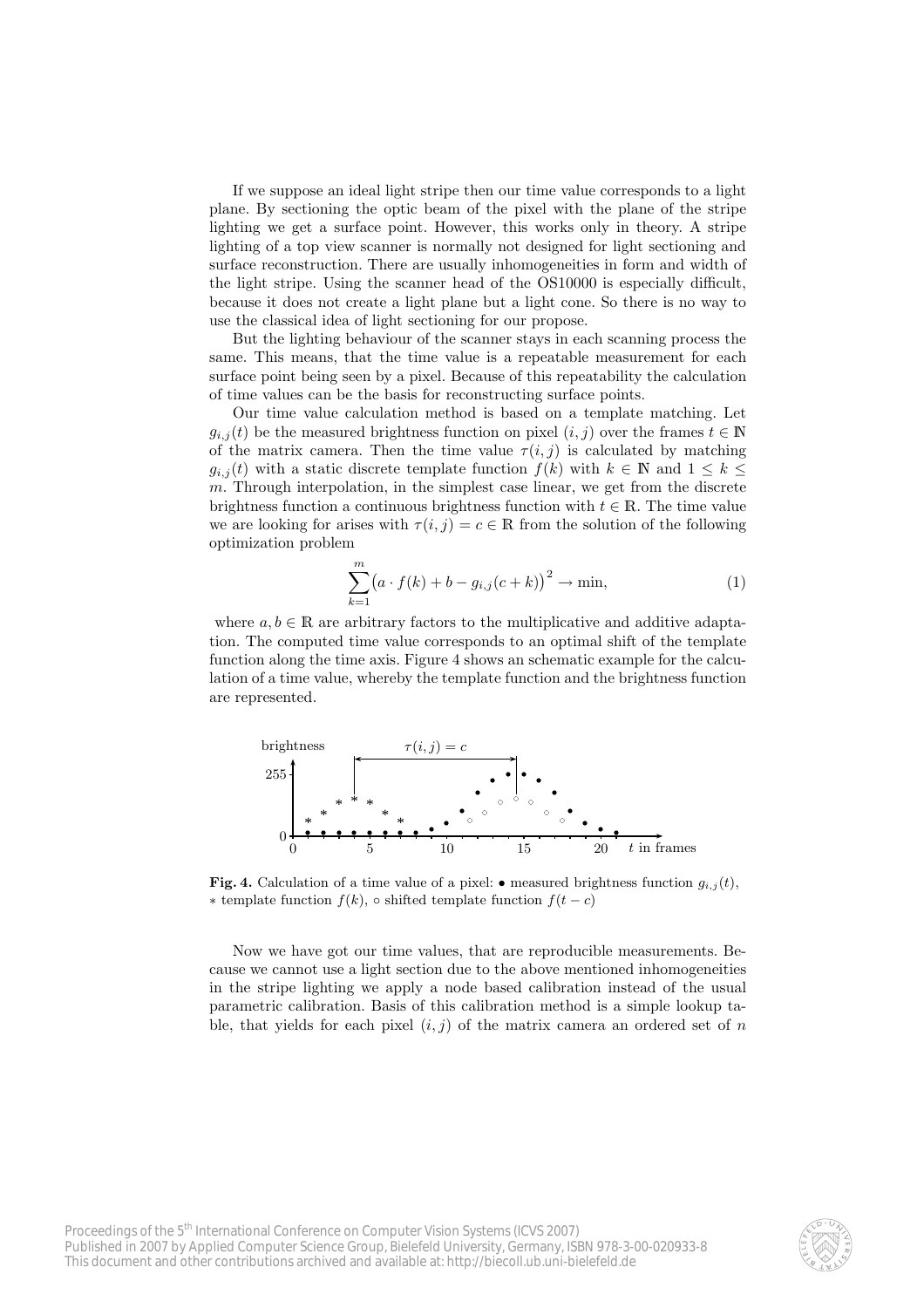nodes  $(t_1, z_1)$ , which consist of a time value  $t_1$  and its corresponding z-coordinate  $z_l$ . An illustration of the lookup table data structure is presented in figure 5.



**Fig. 5.** Data structure of the lookup table and its geometrical meaning

Based on the lookup table the surface reconstruction is quite simple if we use a linear interpolation between the nodes. First we calculate for a pixel  $(i, j)$  the time value  $\tau(i, j)$ . Then we search in the lookup table of that pixel  $LU(i, j)$  =  $\{(t_1, z_1), (t_2, z_2), \cdots, (t_n, z_n)\}\$ an entry l, so that it applies

$$
t_l \le \tau(i,j) < t_{l+1}.\tag{2}
$$

The z-coordinate of the surface point being seen by the pixel  $(i, j)$  we get with the equation

$$
z(i,j) = \frac{(t_{l+1} - \tau(i,j))z_l + (\tau(i,j) - t_l)z_{l+1}}{t_{l+1} - t_l} \quad , \tag{3}
$$

which is a linear interpolation between the upper and the lower time value of equation 2. The complete 3D coordinate of the surface point we obtain by the spatial position of the pixel ray, that we know from the calibration of the matrix camera.

#### **5 Dewarping**

The calculation of the surface reconstruction is exclusively based on measurements captured by the matrix camera. To execute the dewarping of the page we now need the relation between image coordinates of the line camera and spatial coordinates. As already mentioned we get this relation by calibrating both cameras in one device coordinate system. The calibration is mostly based on standard algorithms and is a separate problem. We do not describe it here.

The crucial step on the way to a distortion-free copy of the scanned page is the transformation of the warped surface into a flat surface. There are two conditions which we must consider:

1. The distance between two points on the warped surface has to be equal to the distance between the same points after the transformation.

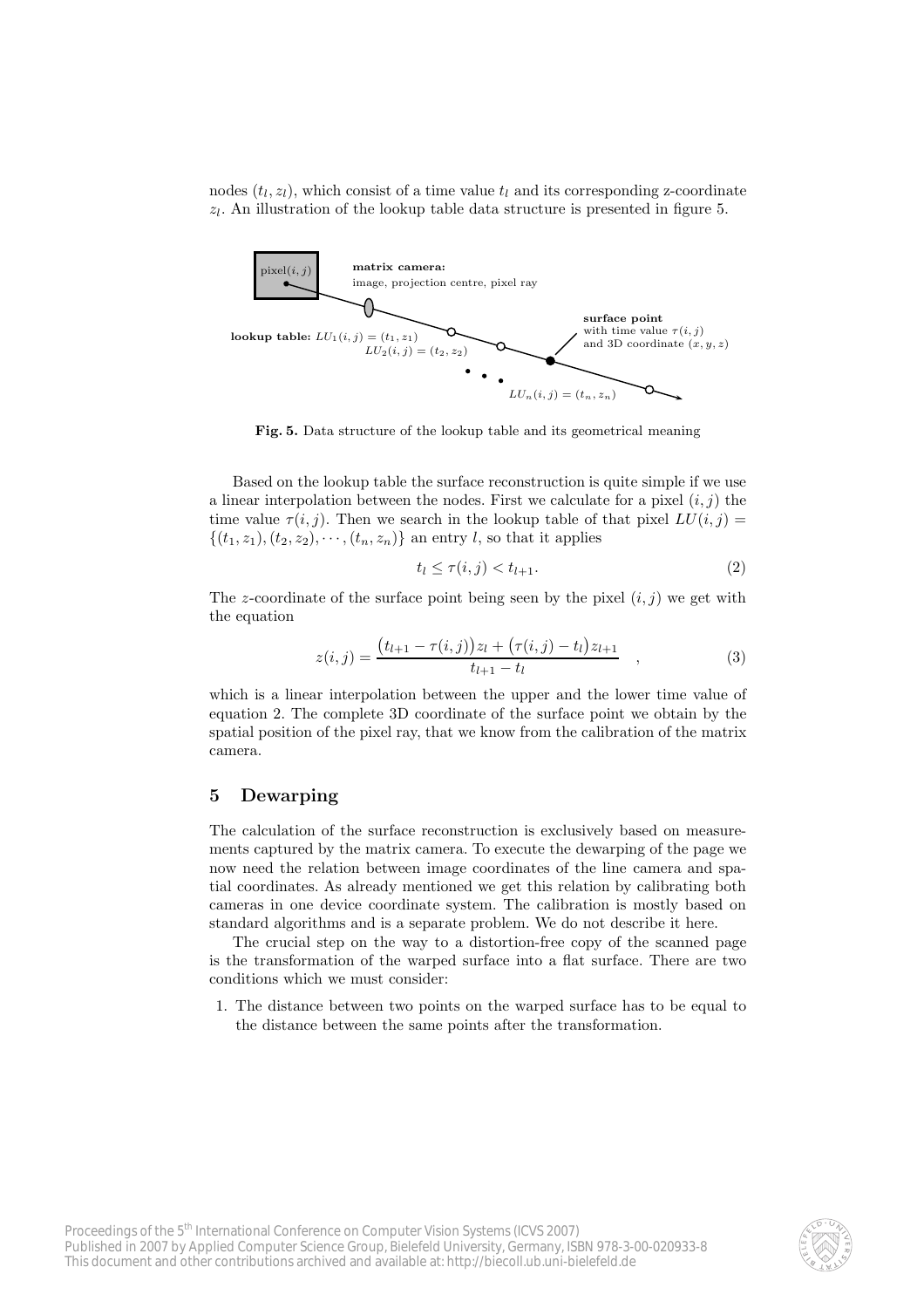2. The relation between image coordinates of the line camera and spatial coordinates has to be invariant relative to the transformation.

There is a number of different solution types for this complex mathematical problem (e.g. in [10, 11]). For our research project we so far only implemented one simple method in order to be able to demonstrate some practice-relevant results.

We assume a simplified surface model for pages, which permits warping only in one direction. For common books this assumption is not far off from reality at all. After calculating the surface reconstruction, we detect the book crease in the xy-plane of our device coordinate system. Then, based on the 3D surface reconstruction we calculate the arc length from each surface point to the book crease. This arc length we take as a distance in the virtual plane between the transformed surface point and the book crease. Thus the distances between points on the virtual plane correspond to the actually existing distances. Based on the relation to the image of the line camera we output the virtual plane as an 2D image.

## **6 Results**

In the analysis with different books and other materials it turns out that the time values, which we get by our proposed method, supply a stable and reproducible basis for the computation of a surface reconstruction. For illustration, the calculated time values of a test scan are plotted in figure 6. The upper figure presents the light stripe in one image of the image sequence captured by the matrix camera at the time <sup>t</sup><sup>∗</sup>. The lower figure presents the brightness distribution on a pixel row j<sup>\*</sup> and the graph of the time value  $\tau(i, j^*)$  which we computed by our template matching method.



**Fig. 6.** Illustration of time values in a test scan

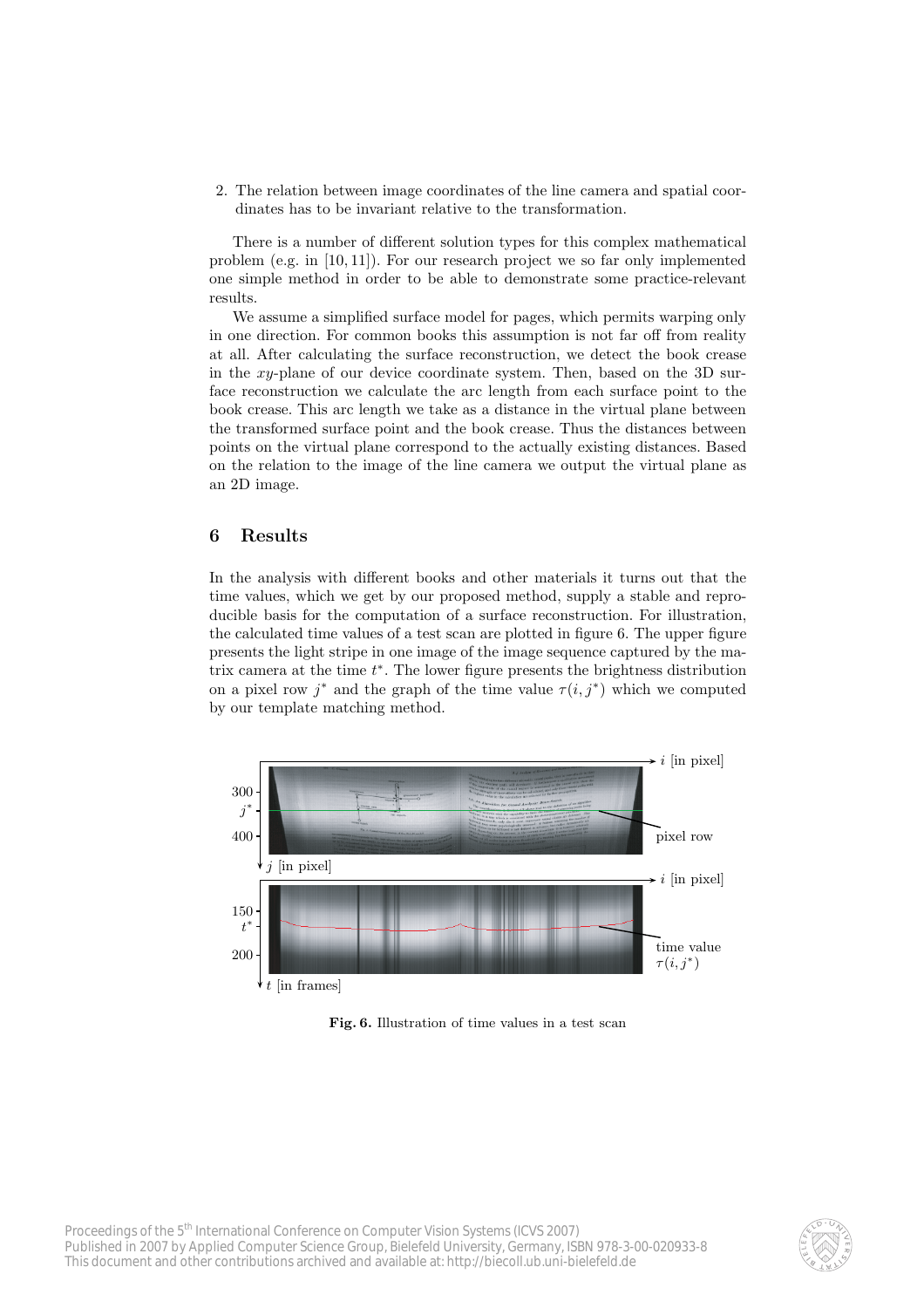The shape of time values corresponds directly to the shape of the surface. Using our lookup table and the linear interpolation between their nodes we get quite good 3D coordinates. For further use we transform the  $xy$ -coordinates into an equidistant grid. The result is shown in figure 7. A more detailed representation of the measurements can be found in figure 8, which shows a section through the book.



**Fig. 7.** Calculated surface points of the test page



**Fig. 8.** 3D measurements on a section through the test book at  $y = 140$ mm

Evaluating the measurements partially unveils some large deviations up to  $\pm 1$  mm between measured values and actual values. These measurement errors are not due to incorrectly computed time values or errors in the calibration of the system. They are probably caused by inhomogeneous paper properties and reflections. This appears to be a general problem of the 3D surface reconstruction in our proposed method. However, in future work we still have to investigate this point more exactly .

But despite the 3D measurement errors we can present good results concerning the dewarping. The difference between our result and the original image taken by the line camera of the scanner is quite remarkable. Figure 9 shows an example of the dewarping with our method.

In figure 10 we extract an image detail from figure 9. In particular the metrically accurate shape of the letters in their original size should be emphasized. This generally leads to an improved automatic character recognition in the proximity of the book crease. However, the visual quality, which is important for

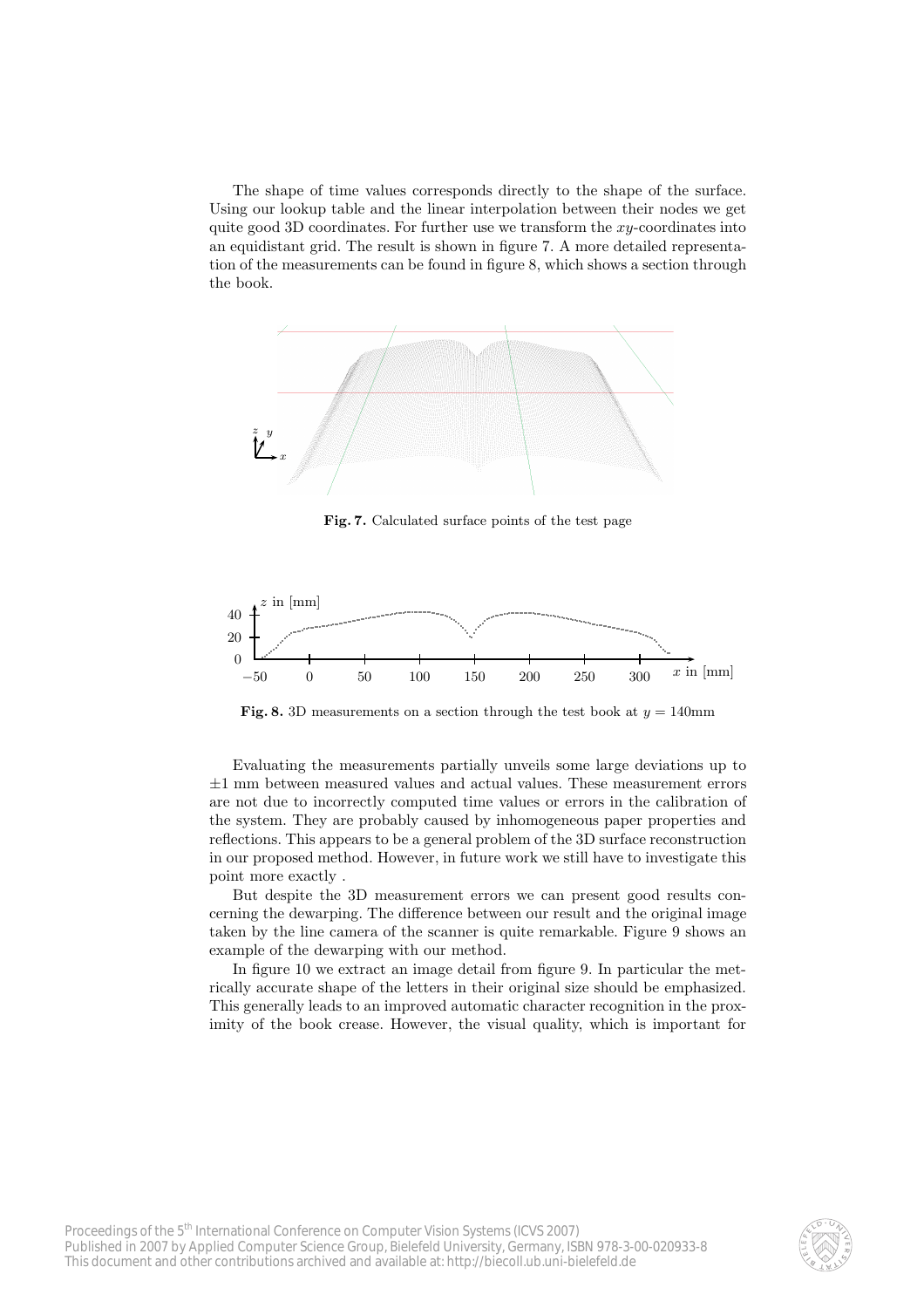

**Fig. 9.** Example of the dewarping by our method

| some states or Illsure      | some states or instrumen-    |
|-----------------------------|------------------------------|
| If to be correctly defined, | elf to be correctly defined, |
| $\sin t.$<br>$-$ l nath,    | $\sin t$ .                   |

**Fig. 10.** Image detail of dewarping

digitalisation of art-historical books, particularly depends on the uniformity. Therefore, we have to accomplish a smoothing of the 3D measurements, a correction of shading and a compensation of differences concerning the sharpness. But this should be the concern of further work.

# **7 Conclusion and Further Work**

We have presented a new method to upgrade top view scanners for the digitalisation of warped documents. By setting up only one additional matrix camera we are able to compute the surface shape of a page through analysing the stripe lighting during the scanning process. The surface reconstruction is the basis for correcting distortions occurring naturally due to the warped surface of the page. The result of the scanning improved by our proposed method is an output, which yields a nearly distortion-free copy of the scanned document.

However, we can still think of further improvements. To reduce the errors due to the inhomogeneous paper properties and reflections we will develop some extensions. One idea is to use a second matrix camera. This increases the cost of the method, but it brings more stability of the surface reconstruction, because we can use pure stereo photogrammetry instead of light sectioning.

Also we will extent our dewarping algorithm to make it more independent from the shape of the page. The aim is the digitalisation of arbitrary formed documents. This is especially important for old historical books with unknown rigid deformations.